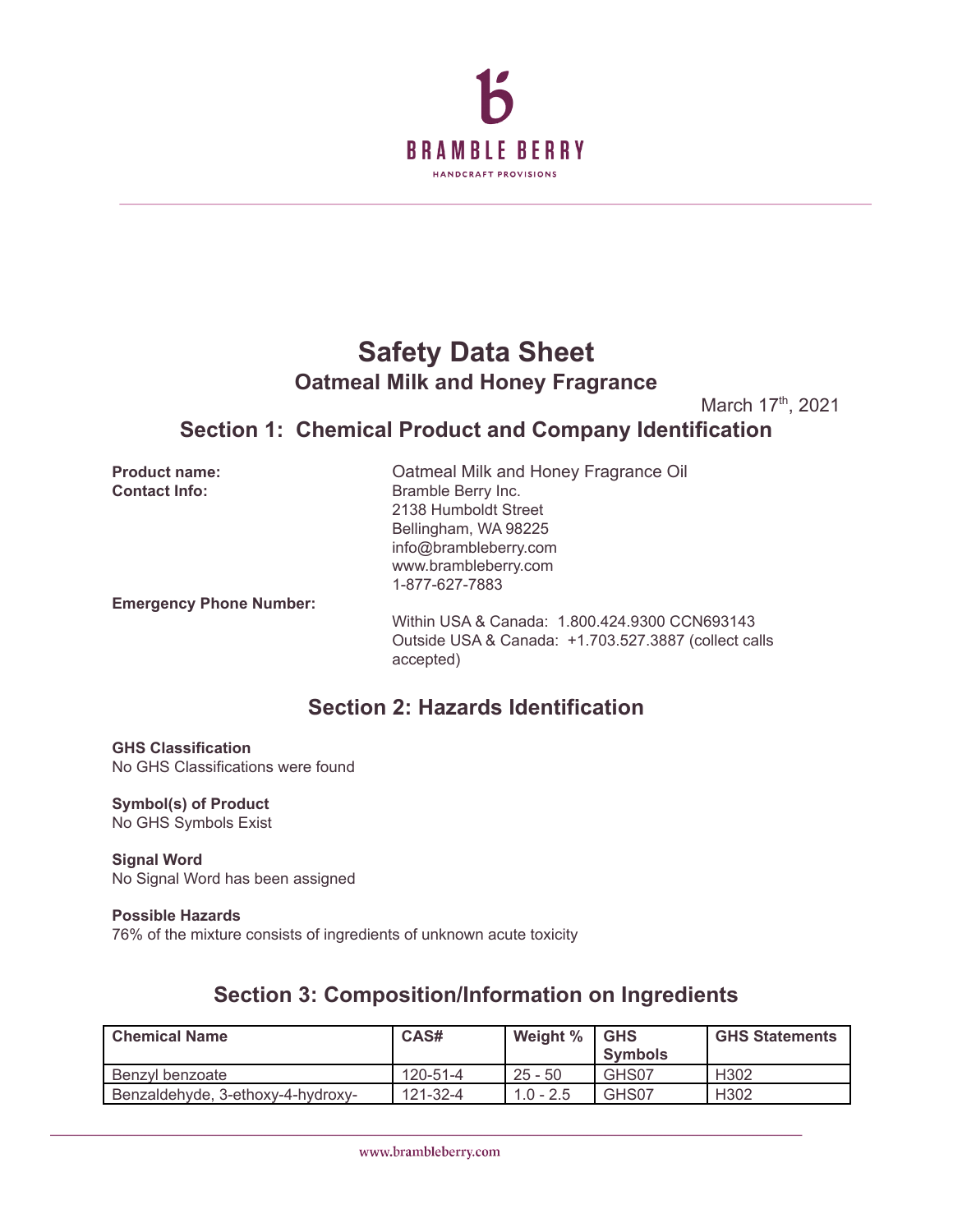

| <b>Denzaldehimar</b> | 00-<br>-22 | $\sim$<br>$\cdots$ | 222<br>ےככ-<br><b>IJU</b> |
|----------------------|------------|--------------------|---------------------------|
|                      |            |                    |                           |

The text for GHS Hazard Statements shown above (if any) is given in the "Other information" Section.

## **Section 4: First Aid Measures**

**Inhalation:**

Remove to fresh air and seek medical assistance if necessary.

### **Skin Contact:**

Remove contaminated clothing and shoes. Wash with mild soap and water. Seek medical attention if necessary.

#### **Eye Contact:**

Remove contact lenses. Flush eyes with cool water for at least 15 minutes. If irritation persists, seek medical attention.

### **Ingestion:**

Rinse mouth. Do not induce vomiting. Drink water. Consult a physician.

## **Section 5: Fire-Fighting Measures**

### **Unusual Fire and Explosion Hazards:**

None known.

### **Special Firefighting Procedures:**

Use extinguishing measures that are appropriate to local circumstances and the surrounding environment.

### **Suitable Extinguishing Media:**

Water spray/mist, Foam, Carbon Dioxide (CO2), and Dry Chemical. Water may be used to cool off containers.

### **Unsuitable Extinguishing Media:**

Do not use a solid water stream as it may scatter and spread fire.

## **Section 6: Accidental Release Measures**

#### **Precautionary Measures:**

Ensure adequate ventilation. Use personal protective equipment. Evacuate personnel to safe areas. Remove all sources of ignition. Beware of vapors accumulating to form explosive concentrations. Vapors can accumulate in low areas. Avoid breathing vapors, mist or gas. For personal protection see section 8.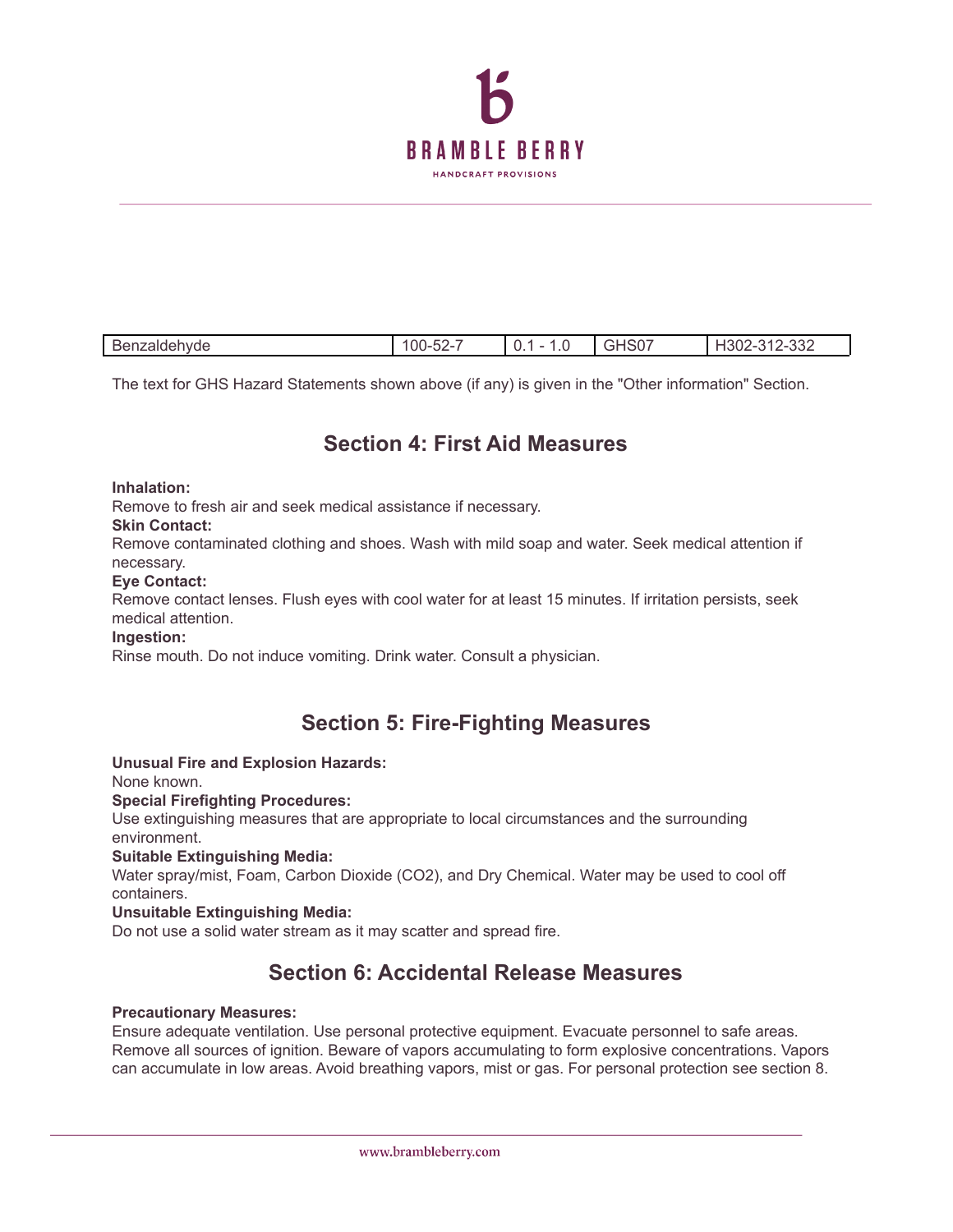

### **Environmental Measures:**

Do not let product enter drains. Prevent further leakage or spillage if safe to do so.

**Methods and Materials for Containment and Cleaning Up:**

Contain material. Collect using solid absorbent material and place into appropriate waste container for disposal according to local regulations (See section 13). Keep in suitable, closed containers for disposal.

## **Section 7: Handling and Storage**

### **Handling:**

For industrial use only. Use with adequate ventilation. Keep away from heat and flame. **Storage:**

Keep containers tightly closed in a dry, cool and well-ventilated place.

## **Section 8: Exposure Controls/Personal Protection**

### **Respiratory Protection:**

Proper ventilation, engineering controls, such as local exhaust ventilation, and if necessary, a NIOSH certified respirator with appropriate cartridges is highly recommended.

### **Skin Protection:**

Chemical resistant gloves recommended.

### **Eye Protection:**

Wear safety glasses with side shields or goggles.

### **Hygienic Practices:**

Always observe good personal hygiene measures, such as washing your hands after handling the material and before eating, drinking, and/or smoking. Routinely wash work clothing and protective equipment to remove contaminants.

## **Section 9: Physical and Chemical Properties**

**Appearance:** Clear liquid **Physical State:** Liquid **Odor:** Conforms to Standard **Odor Threshold:** Not Established **Specific Gravity (typical):** 1.09 **pH:** Not Measured **Freeze Point, °C:** Not Applicable **Viscosity:** Not Measured **Partition Coefficient, n-octanol/ water:** Not Measured **Solubility in Water:** INSOLUBLE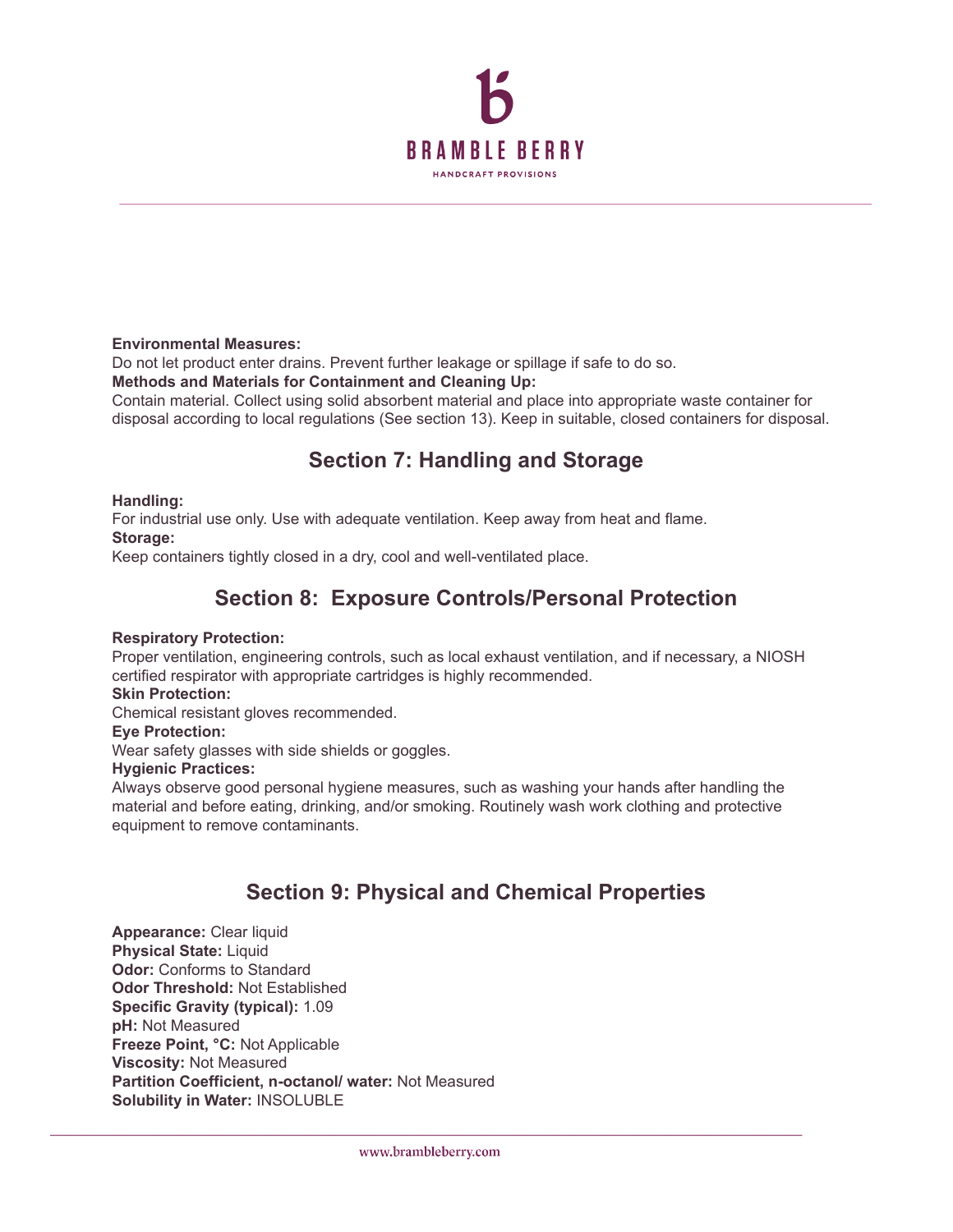

**Decomposition temperature, °C:** Not Measured **Initial Boiling Point, °C:** 36 **Explosive Limits, %:** Not Measured **Flash Point, °C / °F (Closed Cup):** >93 / >200 **Evaporation Rate:** Not Measured **Auto-Ignition Temperature, °C:** Not Measured **Vapor Density:** Not Measured **Vapor Pressure, mmHg:** Not Measured

## **Section 10: Stability and Reactivity**

**Stability:**

Material is stable under normal conditions. **Reactivity:** The product is non-reactive under normal conditions of use, storage, and transport. **Conditions to Avoid:** Heat, flames and sparks. Extremes of temperature and direct sunlight.

**Incompatibility:**

Keep away from strong oxidizing agents, heat and open flames.

**Hazardous Decomposition Products:**

When heated, may produce unpleasant fumes and/or smoke. Combustion may produce Carbon Monoxide and/or Carbon Dioxide.

**Possibility of Hazardous Reactions:**

No dangerous reactions known under conditions of normal use.

## **Section 11: Toxicological Information**

**Effect of Overexposure - Inhalation:**

No adverse effects due to inhalation are expected under normal use.

**Effect of Overexposure - Skin Contact:**

Not expected to cause skin problems under normal use conditions.

**Effect of Overexposure - Eye Contact:**

Not expected to cause eye problems under normal use conditions.

**Effect of Overexposure - Ingestion:**

Under normal use conditions, this product is not expected to cause adverse health effects. **Carcinogenicity:**

This product does not contain any carcinogenic substances as classified by IARC, NTP, ACGIH or OSHA. **Primary Route(s) of Entry:**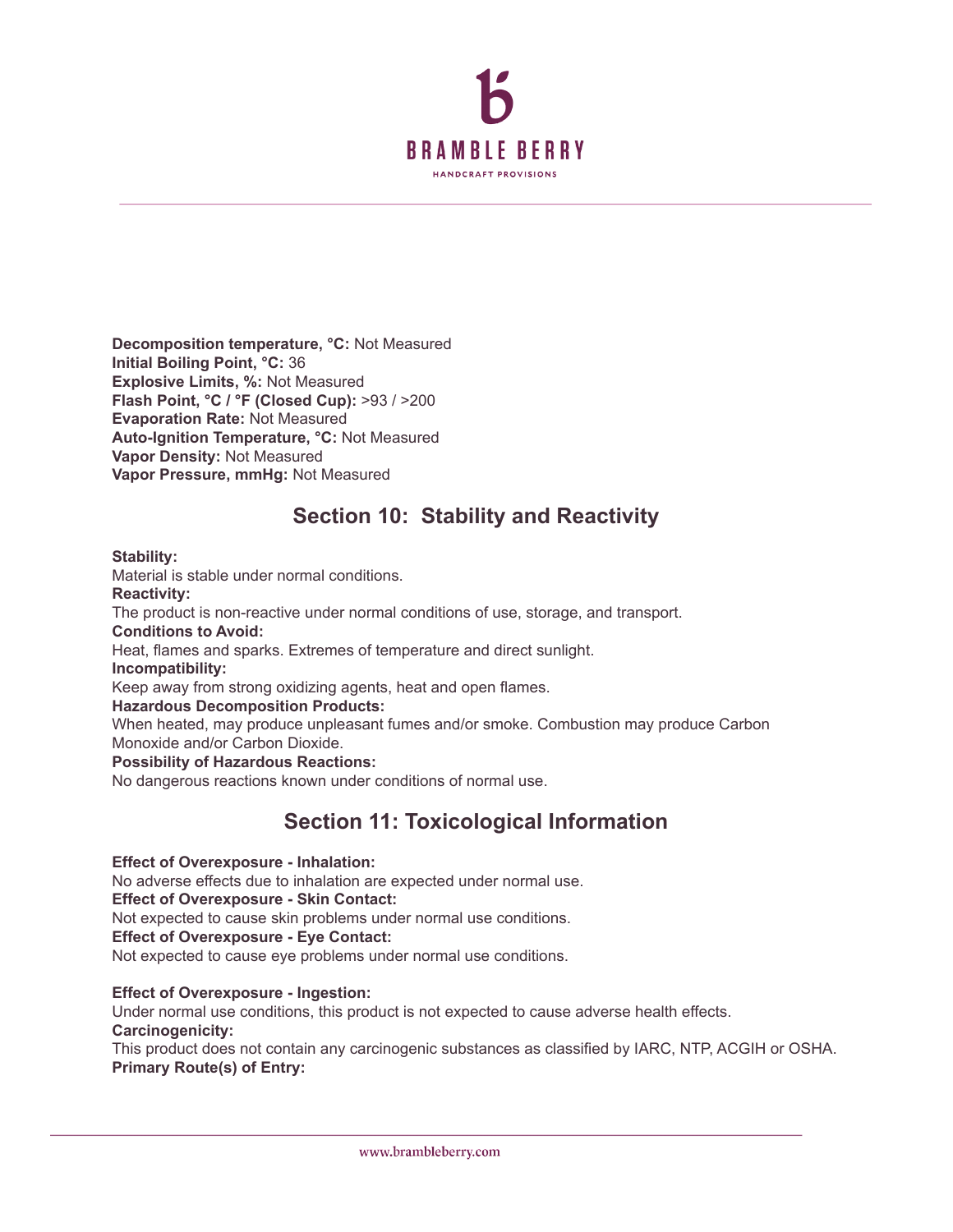

### **Acute Toxicity Values**

The acute effects of this product have not been tested. Data on individual components are tabulated below:

| CAS-No.   | <b>Chemical Name</b>                                                             | Oral LD50       | <b>Dermal LD50</b><br>VaporLC50 |       |
|-----------|----------------------------------------------------------------------------------|-----------------|---------------------------------|-------|
| 120-51-4  | Benzyl benzoate                                                                  | 1500            | 4000                            | N.I   |
| 1222-05-5 | Cyclopenta[g]-2-benzopyran,<br>1,3,4,6,7,8-hexahydro-4,6,6,7,<br>8,8-hexamethyl- | >3250 mg/kg Rat | >3250 mg/kg Rabbit              | N.I   |
| 121-32-4  | Benzaldehyde, 3-ethoxy-4-<br>hydroxy                                             | 1590            | 7940                            | N.I.  |
| 100-52-7  | Benzaldehyde                                                                     | 808             | 1262                            | >5000 |

**N.I** = No information

## **Section 12: Ecological Information**

### **Ecological Information:**

Normal recommended use releases little of the product to the environment. Responsible manufacturing applications should include provisions for spill containment and measures to control loss of volatiles.

## **Section 13: Disposal Conditions**

### **Disposal Method:**

Do not discharge into drains, water courses or onto the ground. Do not allow this material to drain into sewers/water supplies. Do not contaminate ponds, waterways or ditches with material or used container. Dispose of material in accordance with applicable federal, state and local regulations.

| Regulatory<br>Information: | <b>UN/NA</b><br>Number: | <b>Proper</b><br><b>Shipping</b><br>Name: | <b>Class:</b> | <b>Packing</b><br>Group: | Label: | <b>Additional</b><br>Information:      |
|----------------------------|-------------------------|-------------------------------------------|---------------|--------------------------|--------|----------------------------------------|
| PHMSA / DOT                | N/A                     | N/A                                       | N/A           | N/A                      | N/A    | Not regulated<br>per 49 CFR<br>172.101 |
| <b>ICAO</b> / IATA         | N/A                     | N/A                                       | N/A           | N/A                      | N/A    | N/A                                    |
| IMO / IMDG                 | N/A                     | N/A                                       | N/A           | N/A                      | N/A    | N/A                                    |

## **Section 14: Transport Information**